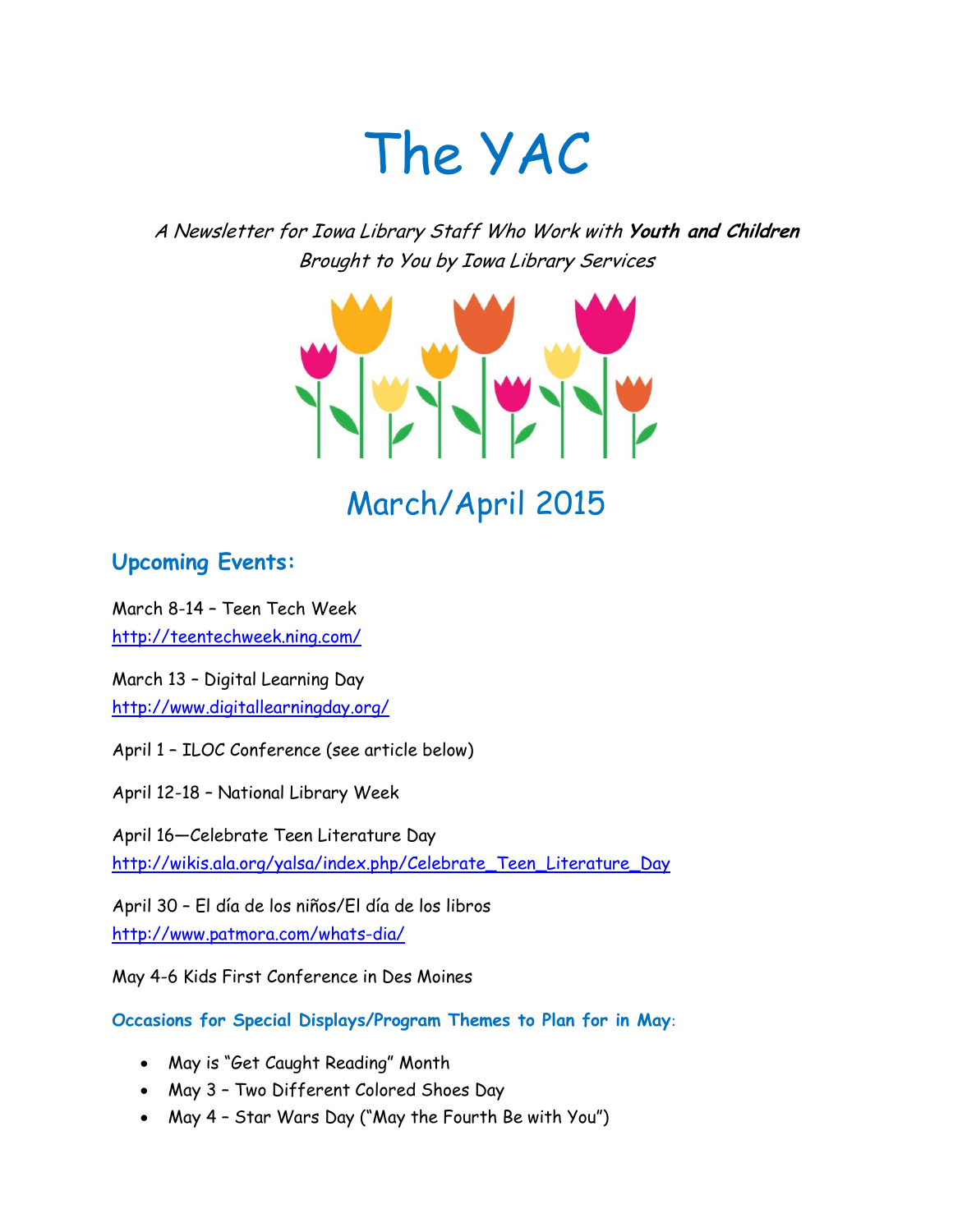- May 13 Leprechaun Day
- May 14 Chicken Dance Day

**Occasions for Special Displays/Program Themes to Plan for in June**:

- June 4 Doughnut Day
- June 12 Superman Day
- June 15 Nature Photography Day
- June 19 Flip-Flop Day

#### **Kids First News**

The Kids First Conference will be held on May 4 & 5 at the Holiday Inn Des Moines-Airport. This event only happens every other year, so don't miss out! [The postconference session on May 6<sup>th</sup> with Saroj Ghoting is now filled. To be placed on a waiting list, send a message to Merri Monks a[t merri.monks@lib.state.ia.us.](mailto:merri.monks@lib.state.ia.us)] The 2015 Kids First Conference registration is available on the Iowa Library Services website: [http://www.statelibraryofiowa.org/ld/t-z/youthservices/kidsfirst%202011/kids-first-](http://www.statelibraryofiowa.org/ld/t-z/youthservices/kidsfirst%202011/kids-first-2015)[2015](http://www.statelibraryofiowa.org/ld/t-z/youthservices/kidsfirst%202011/kids-first-2015)

We will again hold an **Altered Books Contest** in the craft room. An altered book might be a secret diary, an art journal, a scrapbook or a work of art. Search online or on Pinterest for examples. A small prize will be awarded for the most creative transformation of a weeded book, so start working on your entry now! Youth groups from your library are welcome to send along entries – you might hold your own contest and bring along the winner!

The craft room will feature projects for all ages including eco art, masks, masking, and inchies. Come and see our displays and make a few samples to take home!

## **Earth Day**

April 22<sup>nd</sup> marks the  $45<sup>th</sup>$  anniversary of Earth Day. This is a great time to feature crafts and activities using re-purposed materials. It is also a great time to focus on the natural world for programming and displays. Of course, your celebration doesn't need to be limited to one day – make this your theme for the entire month of April!



Easy Crafts/Projects/Programs:

Use a paper cutter to cut 1" squares from old maps, magazines, etc. Select shapes in "earthy" tones (blues, greens, browns) or that show wildlife, clouds, flowers, etc. Glue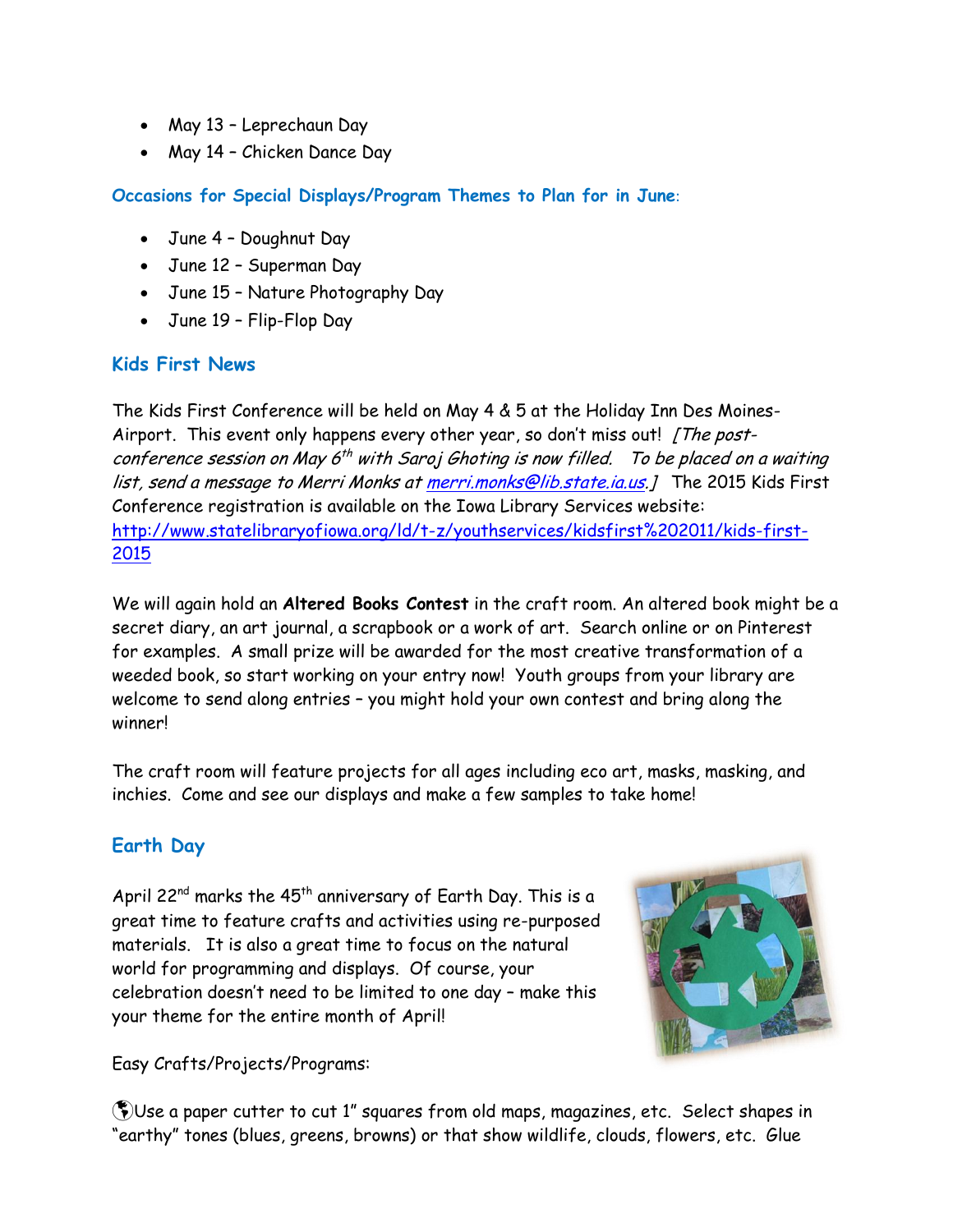these squares to a square of recycled paper (another magazine page, page from a weeded book, etc.). I made mine  $5'' \times 5''$  and added a recycle symbol over the top. [Tip: When gluing squares, do one row at a time starting from the top.]

Regrow vegetables from discarded portions:

Start a window garden with carrot tops, avocado seeds, and so on. For more ideas, see the website: [http://cookingstoned.tv/blog/2014/02/food-that-magically-regrows-itself](http://cookingstoned.tv/blog/2014/02/food-that-magically-regrows-itself-from-kitchen-scraps/)[from-kitchen-scraps/](http://cookingstoned.tv/blog/2014/02/food-that-magically-regrows-itself-from-kitchen-scraps/)

Free Earth Day mini poster: [http://boymamateachermama.com/2013/04/13/boy-mama](http://boymamateachermama.com/2013/04/13/boy-mama-earth-day-poster/)[earth-day-poster/](http://boymamateachermama.com/2013/04/13/boy-mama-earth-day-poster/)

Bees are a good subject for Earth Day storytimes – and craft ideas abound. Check Pinterest for ideas. You might plant some bee-friendly plants like marigolds and lavender. It is interesting to note that bees pollinate about 90% of the strawberries and apples in Iowa!

Teens and older kids might help create an Earth Day display. This might include "mini-posters" featuring the world's most endangered species



[\(http://www.allaboutwildlife.com/ten-most-endangered-animals\)](http://www.allaboutwildlife.com/ten-most-endangered-animals), plants that attract and nourish bees in our area, and recycling or energy-saving tips.

Some Earth Day-related die cut shapes from your Iowa Library Service District Office: recycle symbol, butterfly, bee, birds, earth, turtle, frog, insects, fish, leaves and more. Use them for crafts, nametags or decorating. For the whole list, see: <http://www.statelibraryofiowa.org/ld/c-d/diecuts>

 "The World is in Our Hands" – Cover a large white circle with blue and green handprints and post it with those words as a title.

Plant some milkweeds for the monarch butterflies. See:<http://www.monarchwatch.org/>

Make new crayons out of old ones. Have children help sort colors that will blend well into piles. An adult may wish to chop crayons into smaller pieces. Bake in mini-muffin tins at 250 degrees for 15-20 minutes.

Earth Day books for kids: [https://www.pinterest.com/wrenvironment/earth-day-books](https://www.pinterest.com/wrenvironment/earth-day-books-for-kids/)[for-kids/](https://www.pinterest.com/wrenvironment/earth-day-books-for-kids/)